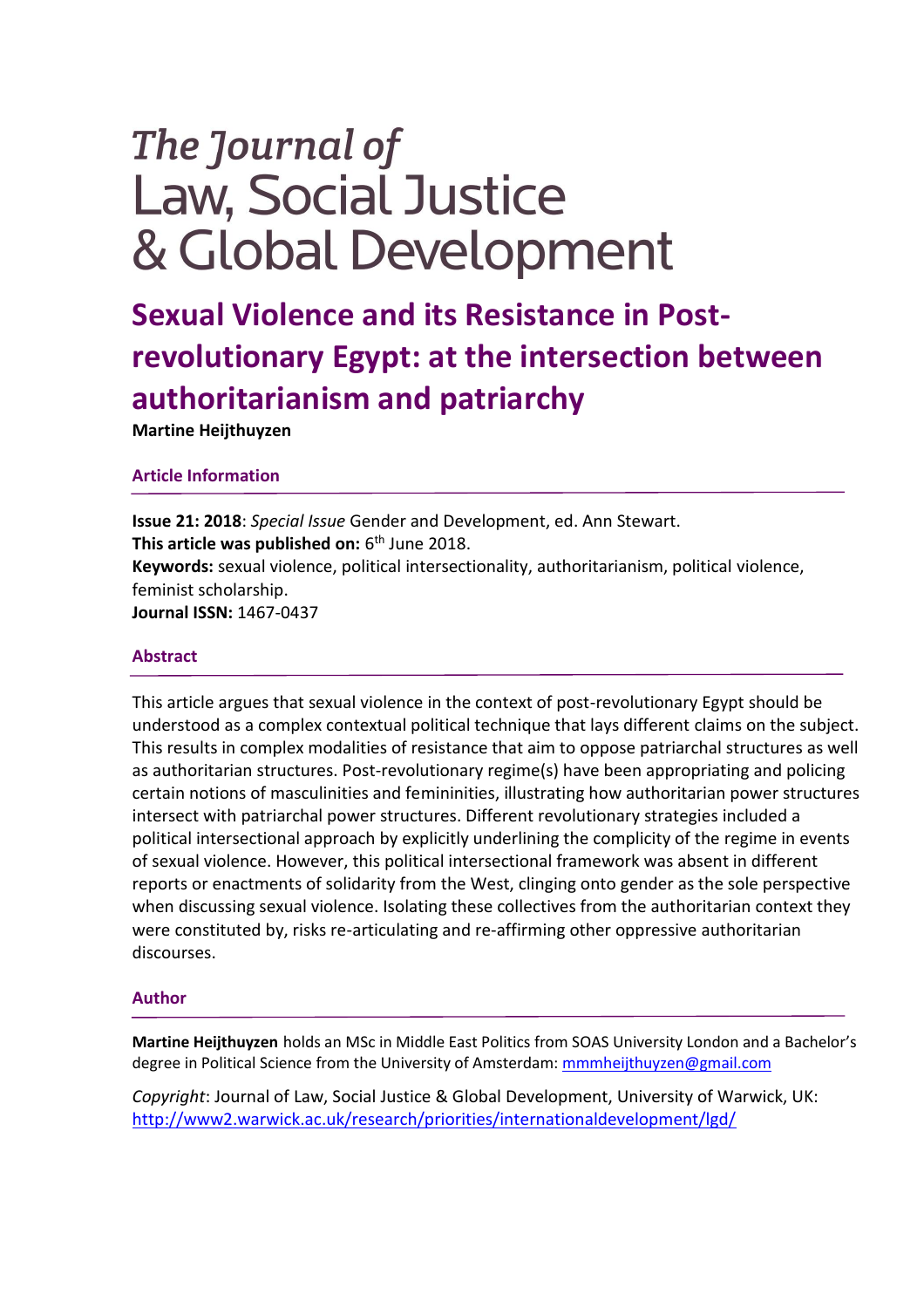#### **Introduction**

Different observers and commentators have perceived women's agency during the Egyptian revolution, as well as after the Eighteen days of the Revolution, as a result of presupposed feminist desires. However, such a paradigm isolates women's agency and resistance from the political context it was constituted by (el Said et al., 2015: 9). This article examines sexual violence as a complex contextual political technique having different claims on the subject, resulting in complex modalities of resistance that aim to oppose not only patriarchal structures but opposing authoritarian structures as well. Therefore, to get a profound understanding of the use of sexual violence and its resistance in postrevolutionary Egypt, this work includes the concept of political intersectionality as defined by Kimberlé Crenshaw. Crenshaw distinguishes 'political intersectionality' from 'structural intersectionality', in which the former refers to how inequalities and their intersection are integral in understanding political strategies (Crenshaw, 1991). Although the concept of intersectionality initially is used to discuss inequalities and their intersections specific to social constructs such as gender, race, class and sexuality. This article uses the concept of political intersectionality to examine how inequalities and their intersection, as the result of patriarchal and authoritarian structures in post-revolutionary Egypt, are manifested in the events of sexual violence and its resistance. As the debate regarding sexual violence against women in this context was situated within two (sometimes) conflicting political agendas. That is, the agenda of those opposing authoritarianism and those whom remain silent on the atrocities regarding sexual violence out of fear for the 'reputation of the revolution' (El Nadeem, Nazra and New Woman Foundation, 2013: 47). In addition to international organizations and feminist collectives that aim to resist the patriarchal system by demanding more state security presence on the streets, without acknowledging the violence inherent therein (Grove, 2015: 360).

As mentioned by Crenshaw (1991) this need to split one's political energy between two

sometimes composing groups, is an aspect of intersectional disempowerment that is seldom confronted. With the result that the parameters of the revolutionary strategies were not always inclusionary of the experience of Egyptian women. In some cases, such as the demonstrations during International Women's day on 8 March 2011, women protesting were harassed and accused of taking away attention from the main issues of the Revolution (Al Ali, 2012: 29). Whereas certain strategies regarding preventing sexual violence sometimes overlooked the complicity of the regime. For example, UN-recognized feminist campaigns in Egypt that reject class-conscious movements for social change and focused on cultural explanations for sexual violence. The solution suggested by such organizations often included an intensification of policing on the street. Resulting in "securitized and militarized appropriations of internationals gender and security interventions" (Amar, 2013: 204). As well as the Human Rights Watch report on sexual harassment in Egypt which failed to locate the role of the state itself in these attacks, while suggesting an increase of law enforcement to protect the victims (HRW report, 2013). In addition to the annual report of HarassMapp (2010-2012) which did on one hand acknowledge that in some cases sexual violence offences were committed by the Egyptian security forces. Yet, on the other hand criticized the same forces for lack of presence or lack of willingness to intervene (Grove, 2015: 352).

The most troubling consequence of such intersecting discourses is that one analysis often implicitly denies the validity of the other (Crenshaw, 1991: 1252). In the case of Egypt, this led to reproducing and reinforcing patriarchal discourses by revolutionary groups who excluded gender issues. In addition to certain feminist collectives and international organizations reproducing and reinforcing authoritarian discourses by overlooking the regime's complicitness. Despite this being problematic on its own, both sides undermined their own agenda in the long term, for as the (authoritarian) state works through and with patriarchy.

2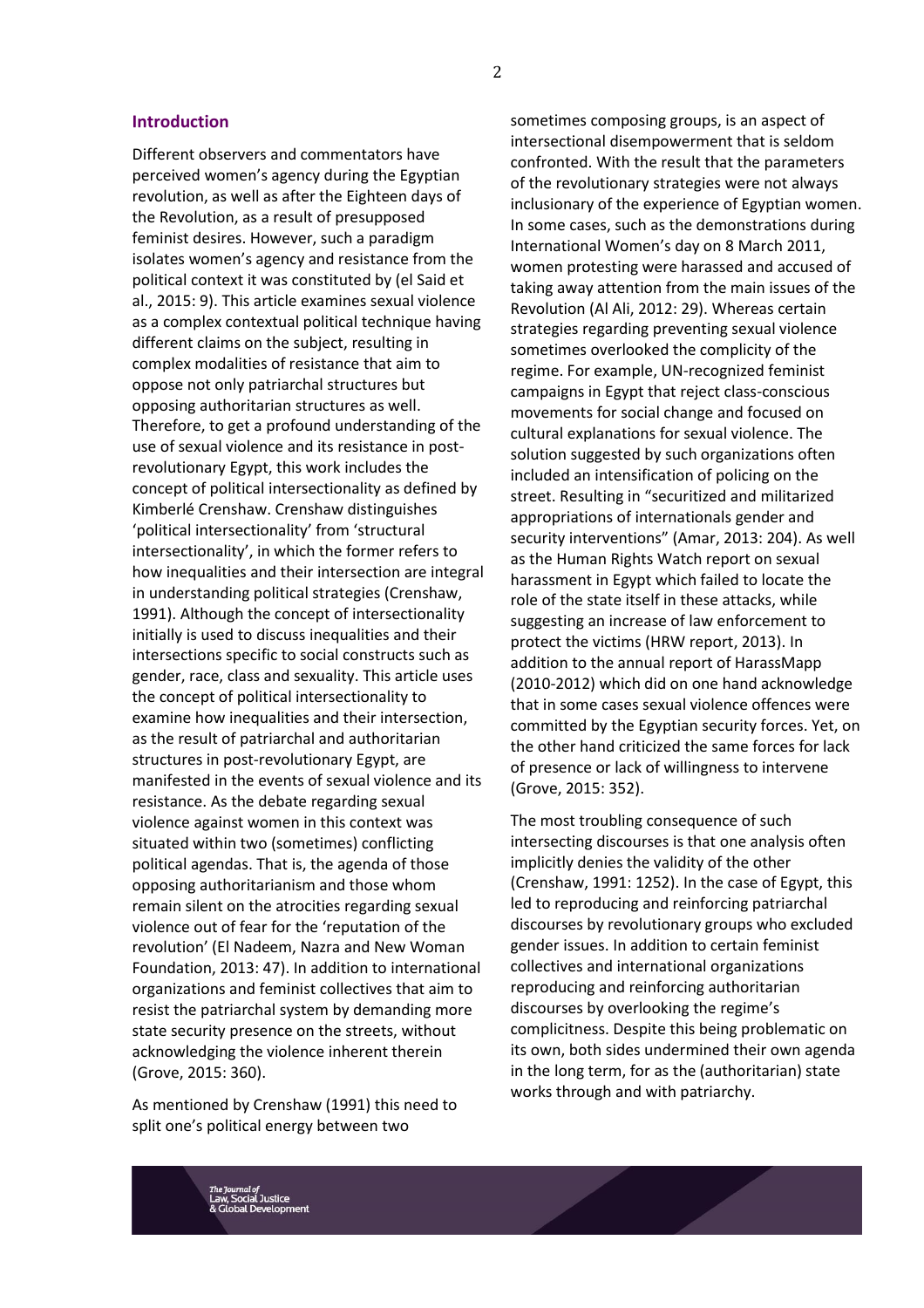The first section of this article examines how the concept of the state is gendered and it is in the interest of post-colonial states to uphold patriarchal gender norms. Illustrating that gender issues are extremely politicized thus making it the perfect means of social control for regimes. This will be followed by an analysis on the use of sexual violence as systematic state policy in the 2011 Revolution and prior to it, concomitant with the authoritarian patriarchal logic the Egyptian regime has generated and exploited. Thirdly, forms of resistance that emerged in postrevolutionary Egypt will be exemplified, challenging and subverting the patriarchal gendered logic of the regime. Followed by the last section, where I will argue that integrating the concept of political intersectionality is necessity in feminist scholarship to avoid a one-dimensional analysis of events, that is at the risk of rearticulating oppressive (authoritarian) discourses.

#### **State power and patriarchy**

Different feminist scholars have underlined how and why state power works through and with patriarchy. According to Raewyn Connell (1990) the state is the central institutionalization of gendered power, referring to the idea that the state is the main organizer of gender relations through its scale and coherence. Thus the state defines, through its laws and administrative arrangements, the boundaries for what is legal and what is considered illegal (Connell, 1990: 520). As discussed by Nira Yuval-Davis (1980) it is in the interest of the state to uphold patriarchal gender norms. States are ideally in accordance with the 'nation', referring to the constructed collectivity that legitimizes political control over a certain territory. The idea of the nation, therefore needs to be constantly re-constructed and if not, it ceases to exist and with it the legitimization of political control. For women this has implications, as they become the so-called 'bearers of the nation' (Yuval-Davis, 1980). Referring to the idea that what comes out of the womb of the women of the nation, *is* the nation of future. Therefore, these (newborn) members need to be in line with what is perceived as the 'nation' otherwise they undermine its existence. Especially when being born into a nation is perceived as the only way to

become a full member, the interest of the constructed collective is prioritized over women's (reproductive) rights (Yuval-Davis, 1997: 22). In addition to this, women are perceived to have a 'cultural role'. "Women are often constructed as the cultural symbols of the collectivity, of its boundaries, as carriers of its honour and its intergenerational reproducers of cultures" (Yuval Davis, 1997: 67). This especially true for states, such as Egypt, who have been colonized. As the colonial project was embedded in a discourse centred around the assumption that women in non-Western societies were oppressed creatures waiting to be liberated by Western 'civilization' from the inherent oppressive Islam (Etienne and Leacock, 1980: 1). In other words, it was believed that colonisation was 'justified' for it aimed to improve the women's position by abandoning her native culture in favour of the customs and beliefs of the European culture (Ahmed, 1992: 129). However, as well as European thinkers justifying the colonization through such discourse, Egyptian thinkers, such as Qasim Amin, re-articulated the notion of inferiority of the native and the superiority of the European. By stating that the Egyptian society had to conform along the lines of Western society and therefore questioned the veil or the seclusion between men and women (Ahmed, 1992: 161- 162).

The consequences of such colonial discourse are still visible today. That is, the colonial discourse never questioned male-dominance in general. Instead, the old classical and religious formulations on gender in Egypt was *overlaid* rather than displaced by a new discourse on women. As women were still perceived in relation to men (Amin, 1992: 19). In other words, 'feminism' was merely used as a means of imperial domination, which trapped the struggle for women's rights within a struggle over culture. This has been evident in the debate concerning the veil. Whilst those echoing colonial discourse pled for abandonment of the veil claiming it is inherently oppressive, opponents argued that the veil symbolizes the dignity of native customs, claiming it is therefore inherently non-oppressive (Ahmed, 1992: 164). Both sides overlook the element of choice: forcing to wear to veil and forcing to take it off are two sides of the same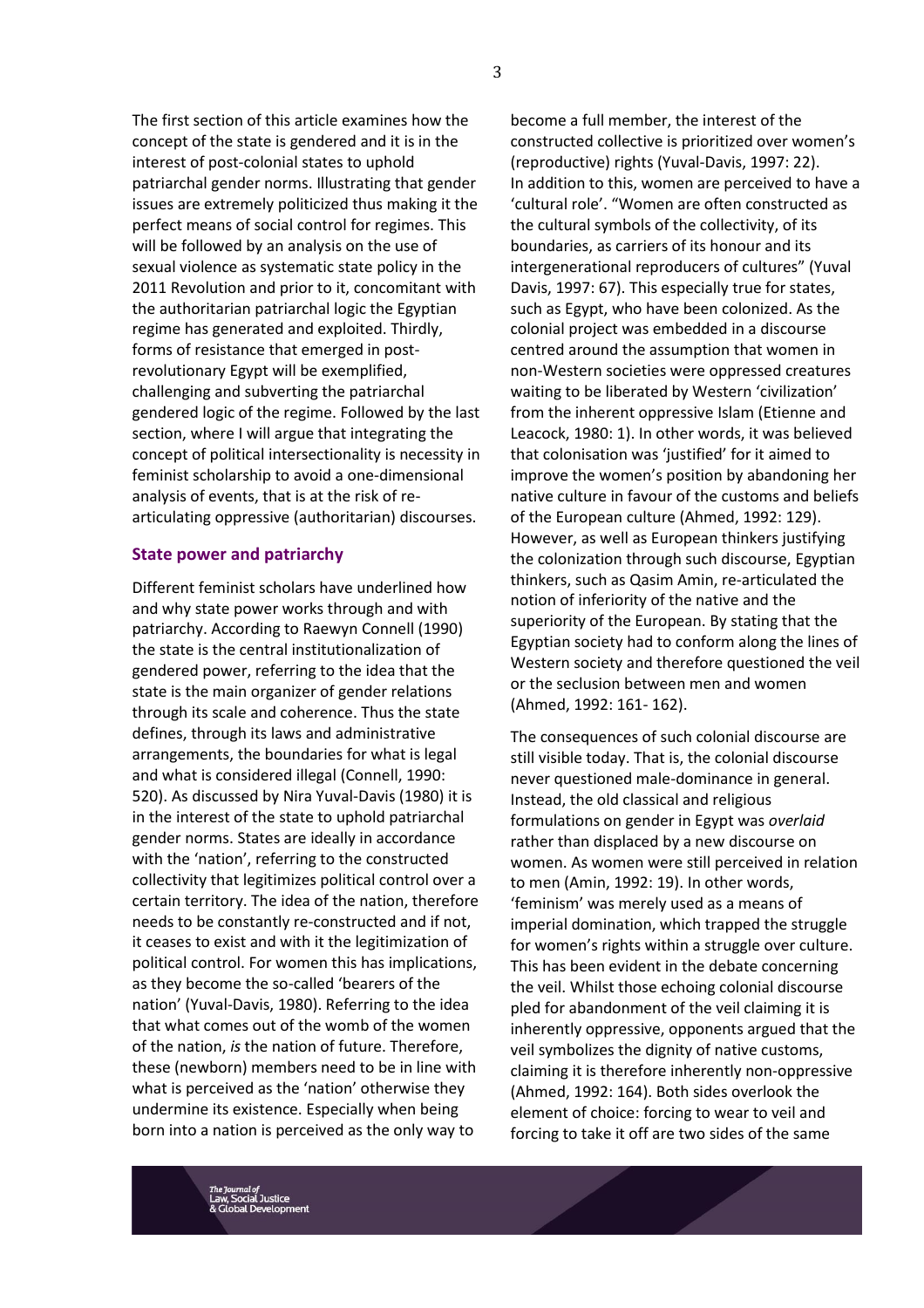coin. Hence, entangling the struggle for women's rights within a struggle over culture, has led to the phenomena that women's rights can still be perceived as a means of cultural imperialism in postcolonial societies (Welchman and Hossain, 2005: 18). Resulting in sometimes glorifying disadvantaged women experiences as 'authentic' and 'local' (Hajjar, 2004: 15).

In this way, gender issues are extremely politicized. Making it the perfect means of social control for regimes, since it provokes the consent of female as well as male citizens. Especially in a context of growing popular discontent and legitimacy crises, governments tend to use women's rights as a sacrifice for identity politics in an attempt to underpin their legitimacy (Kandiyoti, 1997: 6-8). In the context of Egypt this has been evident, since the most distinctive changes in top-down redefining gender roles were made when the regime was in crisis (Nelson, 1984: 223-224). This does not mean that the regime's position regarding gender issues is fixed. Since regime's are constantly changing, their gender politics are also constantly changing (Connell, 1990: 533). As such, the Egyptian state never had one consistent 'gender ideology': it could pose a threat to women's rights but it also could offer resources to women's movements (Al Ali, 2000: 84). For example, right after the Egyptian decolonisation the legitimacy of the new regime was framed on its ability to combat 'backwardness'. Hence the position of women became a part of a national regeneration project that improved education for women and recruited women as labour force. However, these projects never intended to increase women's autonomy, but were merely part of creating a new 'modern' identity (Zubaida, 1988: 7; Kandiyoti, 1992: 434). However, when the Egyptian regime was in crisis, for example as a consequence of economic mismanagement and the implementation of neoliberal economic reforms such as Sadat's Infitah. It used populist Islam as a means of enlarging and underpinning its legitimacy. This populist Islamic discourse emphasized a populist construction of the "local" and the "authentic" and consequently utilising women's rights as an important stake in politics to negotiate and remain social control (Kandiyoti, 1997: 7-8).

#### **Sexual violence as a systematic state policy**

More recently, Amar (2011) has underlined how the Egyptian regime has generated and utilized a discourse with at its centre "hypervisible subjects" of femininity as well as masculinity. Hypervisible subjects are "fetished figures that preoccupy public discourse and representation but are not actually recognizable or legable as social formations" (Amar, 2011: 40). As such, during the 1990's when protests occurred, protestors were portrayed as hypersexualized terrorist masculinities (Amar, 2011b: 308). Around that time, thugs and those participating in violent networks, seen as emerging from the informal settlements surrounding downtown Cairo, named *baltagiya* were identified as terrorist enemies of the state (Ismail, 2006: 145). By the 2000's the concept of *baltagiya* was appropriated by the regime and a useful tool of the police. That is, these same gangs were used to disrupt protests by mixing with protesters, shout extremists slogans as well as beating up civilians and the protesters themselves. In order to undermine the demonstrations and make them seem illegitimate (El Nadeem, 2006). Concomitant with the gendered notion of this hypermasculine 'Arab street' was the hypervisibilizing of women as subjects of piety, self-policing, moralization and cultural security (Amar, 2011b: 309). In other words, the state's discourse portrayed women as needing the police and the state to 'protect' them from these men. Thus blending a patriarchal gendered discourse, that implied rescue, increasing intervention and surveillance of the street, the Egyptian regime not only legitimised the presence of security forces on the street, it simultaneously undermined the protests (Amar, 2011: 42). Turning to the period between 2003 and 2006, the security state intensified and generalized its practice of targeting women who were publicly and politically active (Amar, 2011b: 314). Sexual harassment, verbal and physical attacks were used to install fear in women and keep them from protesting. In particular what is referred to as 'Black Wednesday' (May 25th 2005) when those protesting the restriction of the election of a new president to office, were violently beaten, sexually abused and arrested (Hafez, 2014: 23).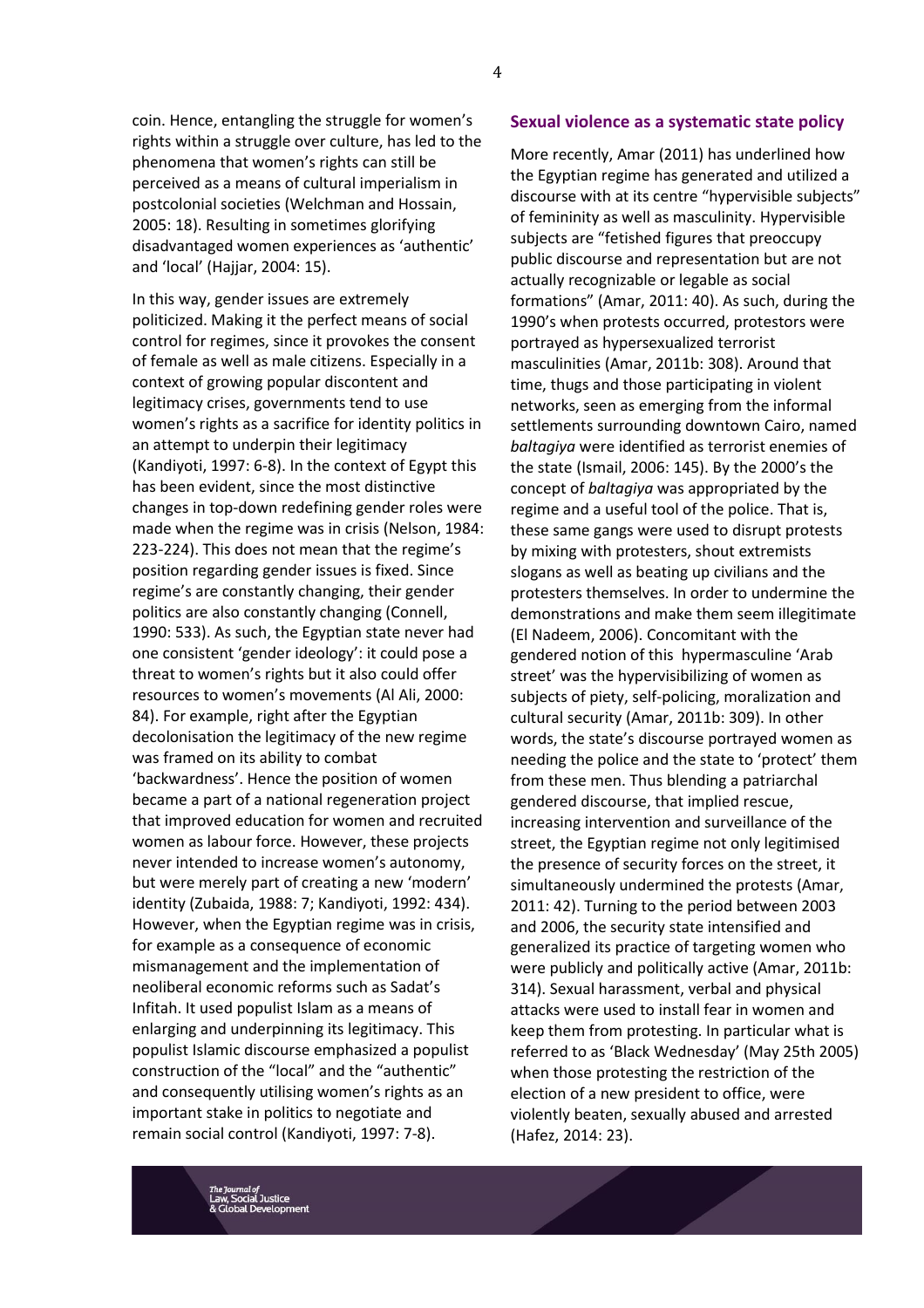Despite the historical context of the use of sexual violence as a means of intimidation, the Eighteen days of the 2011 Revolution in Egypt were relatively harassment-free (Abaza, 2013). Masses of people left Tahrir on the 11th of February 2011, after the ouster of president Mubarak, believing that a "New Egypt" would arise. However, after Mubarak's ouster the post-revolutionary regime(s) attempted to maintain control and new demonstrations were met with a violent crackdown. Both men as well as women were arrested and tortured in the Egyptian Museum as well as military prison, but it were women that had to bear more humiliation (Abouelnaga, 2015: 43). Furthermore, the rhetoric of the government again 're-gendered': equating the act of protesting for women with prostitution, since the female protester had left her place in the home to go on the streets (Abaza, 2013). Thus what was the 'norm' for women, was abstaining from claiming public space. An act of non-observance to this norm, through protesting against the state and claiming public space, challenged this gendered norm. As Michel Foucault (1977) reminds us, bodies that are non-observance are punishable (Foucault, 1977: 183). Female protestors were 'disciplinary punished' by being arrested on the grounds of prostitution, subjected to virginity testing, stripping while being photographed or filmed by soldiers and other forms of sexual violence that targeted the female body as an object of power (El Nadeem, Nazra and New Woman Foundation, 2013).

During Mohamed Morsi's rule this violence and sexual assault continued. At the time of the demonstrations in late November 2012 several confirmed and documented gang rapes took place, resulting in a general state of denial or disagreement regarding who was responsible for such treatment of female citizens (El Nadeem, Nazra and New Woman Foundation, 2013). Again, women activists explicitly articulated it as a systematic state policy to intimidate women and end their participation in demonstrations (Abd al-Hamid and Ahmad, 2014; Langohr, 2014).

The choice of sexual violence on the bodies of women as a method of punishment entails here an extra dimension. As Foucault (1977) pointed

out, the choice of punitive mechanism is not neutral since it not only a direct result of but it also reaffirms the power regime it is constituted by (Foucault, 1977: 24). The Egyptian patriarchal authoritarian power regime is embedded within a discourse that women's bodies carry the burden of 'honour' and 'shame'; the 'honour' of the man is directly associated with a women's sexuality. Thus, women's sexuality and bodies needs to be regulated (el Said, 2015: 113). The choice of sexual violence is therefore peculiar (or not), since it is perceived to be 'honour-tarnishing'. When women are the bearers of 'honour' which is linked to her sexuality, sexual violence is a weapon targeted at women to break, defeat and banish then. Hence, the use of sexual violence was not only a result of women's oppression but simultaneously reaffirmed the oppression of women (Abouelnaga, 2015: 40). This also accounts for one technique that stands out in particular, which is what Foucault (1977) defined as 'examination' and finds itself represented in the form of 'virginity testing' in post-revolutionary Egypt. Although the technique of 'examination' might not be in complete accordance with 'virginity examination' (Parla, 2001: 82). It does map out the manifestation of disciplinary power that targets the female body, since virginity testing is targeted at *only* women, classifies women by their virgin/non-virgin status, feeds into normalcy and is punished accordingly (Parla, 2001: 82). At the same time, it upholds male dominance by diverting the attention from the perpetrator and places the attention on the morality of the woman (Jabiri, 2016: 162).

#### **Sexual violence and its resistance**

As Foucault demostrates: "Where there is power, there is resistance, and yet, or rather consequently, this resistance is never in a position of exteriority in relation to power" (Foucault, 1980: 95). In other words, instead of giving in to this method of domination, different forms of resistance emerged, challenging and subverting these gendered norms on which the legitimacy of the post-revolutionary regime(s) was built. Thus gender was included in the revolutionary discourse. For example, in the graffiti that exploded during and in the aftermath of the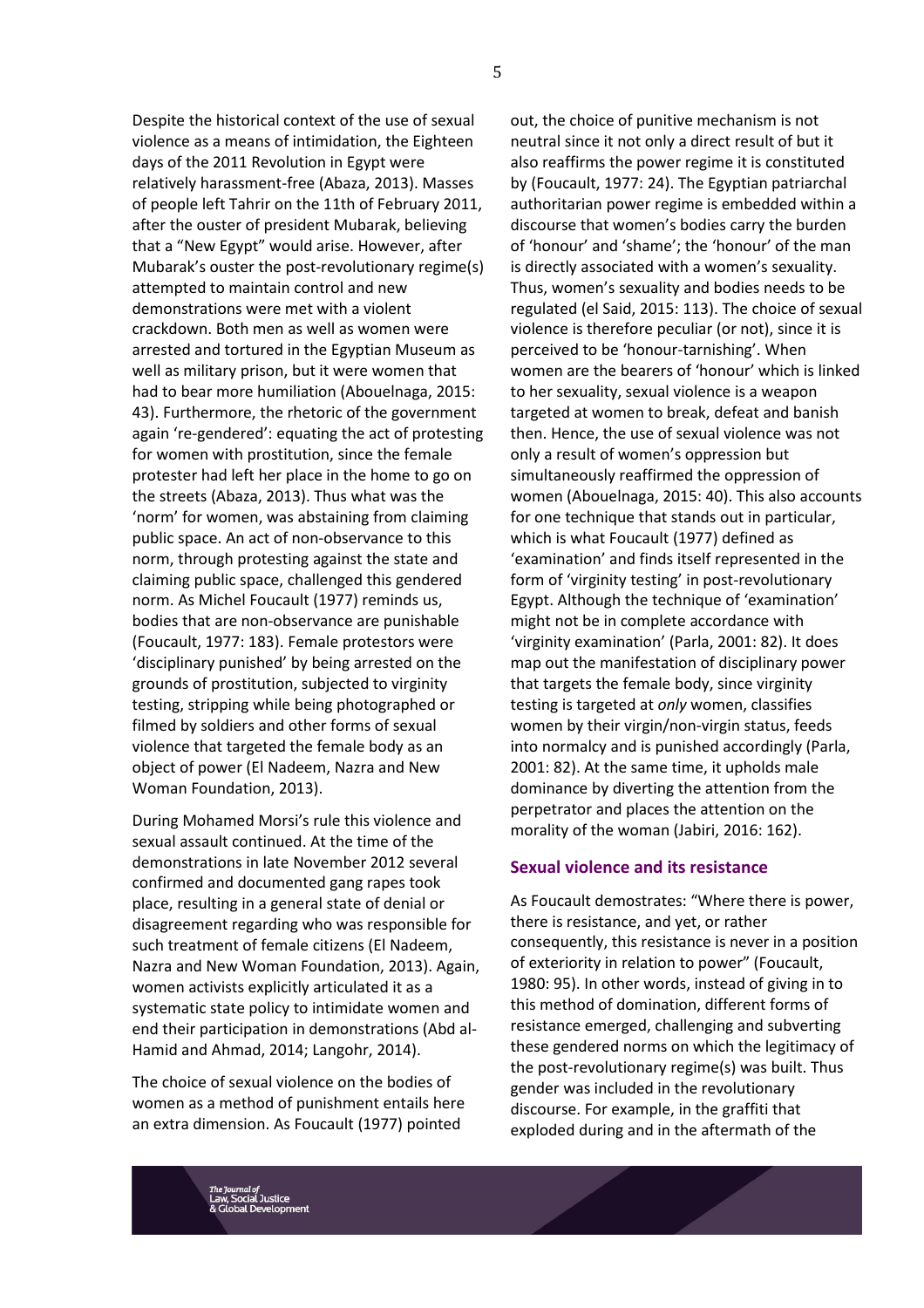Revolution in which the violations of women and their bodies occupied a central space (Abouelnaga, 2016: 38-44). Other acts of resistance that illustrate the inclusion of gender, varied from demonstrations against sexual violence, rallies, marches that emphasized that a woman's place is in public, writing down testimonies that underlined the state's complicity in sexual violence, posters and collectives such as Baheya Ya Masr, FouadWatch and OpAntiSH, to name a few out of many (Hafez, 2013: 23; el Nadeem, Nazra and New Woman Foundation, 2013; Sami 2015: 88).

These new collectives were particularly critical. For example, OpAntiSH (Operation Sexual Harassment). A collective that aimed to guarantee a woman's place in public by protecting female protestors on the street, without feeding into the idea of the woman as the helpless victim and at the same time subverting the idea of 'male protection' through including women as 'protectors' as well (Langohr, 2013). Important here is a critical logic regarding gender was employed that was new to Egyptian society (Abouelnaga, 2016: 47). That is, instead of categorizing sexual violence as the marker of a woman's honour, these collectives explicitly perceived and stated that the attack on women were political instead of personal (el Nadeem, Nazra and New Woman Foundation, 2013: 50).

However, it should be emphasised that the demands related to gender were not an initial priority in the Revolution. During the Eighteen days, the banners, slogans and different chants did not express any specific demands related to women or their rights. Key in understanding how gender became significantly included in the revolutionary discourse happened through what Shereen Abouelnaga (2016) refers to as 'transversal alliances'. For as these collectives of resistance were not only performed by women who suffered from this sexual violence. Instead, it was performed by different segments of the populations that were not necessarily a direct victim of such violations. These 'alliances' are not institutionalized but are continuously constituted through events that trigger and require certain acts of alliances (Abouelnaga, 2016: 40). An

example of such an event is the event regarding the 'blue bra'. When on 17 December 2011 anti-SCAF demonstrations were held near the Egyptian cabinet building, a photograph was taken which showed several policemen attacking a veiled female protester in the middle of the street, leaving her blue bra exposed (Abaza, 2013). The regime and its supporters reduced the incidents to the woman's responsibility. It was stated that she was already at fault, being in public and being a *femme fatale* who tore her own clothes to expose her body and implicate the security forces (Hafez, 2014: 21). Despite such attempts, women and men formed an alliance and organized huge demonstrations with slogans such as "The daughters of Egypt's are a red line" and referring to the stripped girl as "Sitt al-Banat". Eventually these demonstrations, resulted in protests against the military rule in general and the blue bra turned into a symbol of national contestation which was occupying public spaces, in the forms of posters and graffiti: the cement walls of the famous Mohamed Mahmoud street near the symbolic Tahrir square were filled with hundreds of blue bra's (Abaza, 2013). In other words, subverting patriarchal gender norms turned into a method of subverting and revealing authoritarianism (Sami ,2015: 102).

#### **A political intersectional approach**

Women protesting against the regime and being physically present in the square were not merely challenging authoritarianism. Additionally, they were challenging the gendered norm generated and exploited by the regime. Hence, two different systems of oppression intersected that led to a different experience and form of oppression for different categories (Laurel Weldon, 2008: 194).

There were different revolutionary collectives that were inclusive of gender and upheld an intersectional approach, as they were not concerned with *only* gender issues. For example, different graffiti works indeed included gender. Yet, such works encompassed all different sorts of violations, including imaging of martyrs and prisoners (Abouelnaga, 2016: 44). However, despite this inclusiveness, such modalities have been wrongly perceived by Western feminist scholars and different media platforms, as being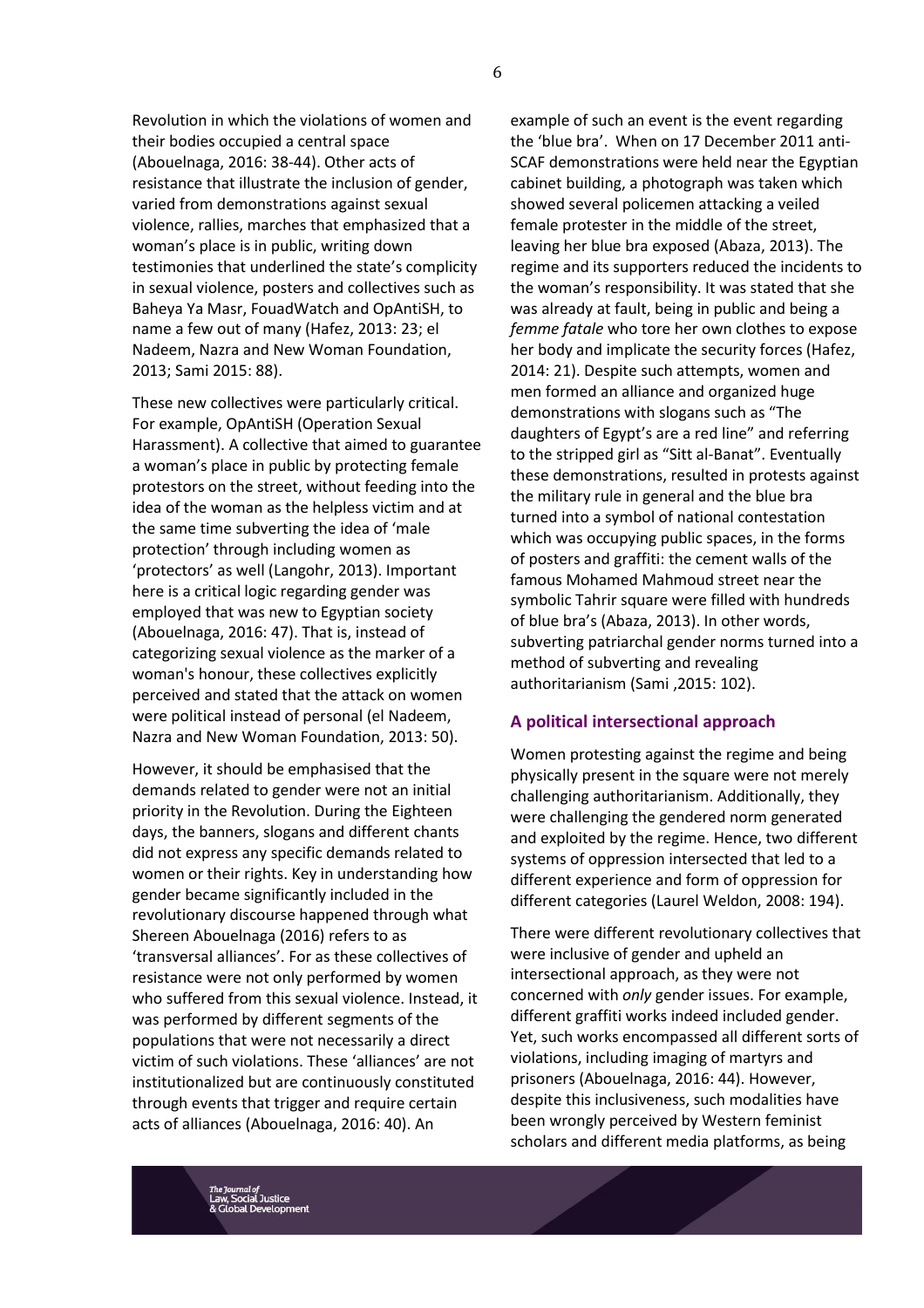the result of *a priori* feminist desires. Ascribing these modalities of resistance merely to the category of feminist resistance and overlooking the authoritarian political context it was constituted by (El Said et al., 2015: 9; El Said et al., 2015: 237).

Furthermore, when the director of the renowned grassroots feminist organization Nazra for Feminist Studies, Mozn Hassan, became the target of investigation by Egyptian authorities in 2016 different enactments of solidarity from the West emerged that called for an end of the attacks on Egyptian feminists (Naber and el-Hameed, 2017: 525). Yet, by stating that feminists were under attack just for the mere fact that they are feminists, the enactments were inadequate and even problematic. That is, Nazra for Feminist Studies has not been directly under attack for their efforts to end sexism, homophobia and transphobia *per se.* If so, all feminist groups in Egypt would be targeted in the same way which has not been the case (Naber and el-Haeed, 2017: 521-524). Nazra for Feminist Studies has been under attack for it finds itself at the intersection between patriarchal and authoritarian systems of domination. Its works on sexual violence, among many other topics, has laid bare and provided evidence on how the authoritarian regime in Egypt works through and with patriarchy. Therefore, tarnishing the image of the state as a supporter of women's rights (website Nazra for Feminist Studies).

Examining sexual violence is examining a complex contextual political technique that lays different claims on the subject. This has resulted in complex modalities of resistance that were not only concerned with gender, but the authoritarian context it was constituted by as well. Overlooking such manifestations of inequalities and their intersection by clinging onto gender as the sole perspective, might result in intersectional disempowerment. For as the strategies on the axis of gender are not always neutral towards other axes of inequality. In particular in the case of postrevolutionary Egypt, where such strategies and discourses have been appropriated by the regime itself, to divert attention from its own role in perpetrating sexual violence as well as

appropriating gendered discourses to intensify policing on the street. Thus feminist scholarship should prioritize the concept of political intersectionality as the women demonstrating in Egypt were not only defined by their gender. Their choices were affected by different factors such as the authoritarian context and the effects it had on their daily lives, demanding social justice for women and men *alike* (Abouelnaga, 2016: 26). Not integrating the concept of political intersectionality might result in undermining the agency of those being the most affected by it.

#### **Conclusion**

**T**his article illustrated that the state works through and with patriarchy, for as the state is the main organizer of gender relations through its capacity (Connell, 1990). States often uphold patriarchal gender norms, since it is in the interest of the (nation) state to control women's reproductive rights (Yuval Davis, 1997). Additionally, in previously colonized societies, the position of the woman is a sensitive topic. This is due to European states attempting to 'justify' colonization through the inferior position of women by claiming to improve it (Ahmed, 1992). As a result gender issues remain extremely politicized and often appropriated or even abandoned by governments in order to underpin their own legitimacy (Kandiyoti, 1997).

This has been evident in the case of Egypt, prior to the 2011 Revolution as well as thereafter. The Egyptian regime produced certain ideas of masculinities and femininities and appropriated these when necessary (Amar, 2011; Amar, 2011b). Concomitant with such patriarchal authoritarian discourses, was the use of sexual violence against female dissents as a systematic state policy to keep them silent (Abd al-Hamid and Ahmad, 2014; Langohr, 2014). The use of sexual violence however, as a method of intimidation had consequences for the regime. Different modalities of resistance emerged that challenged and subverted these politicized gender norms in which the use of sexual violence by the regime became a way to reveal its authoritarian ways (Sami, 2015).

The use of sexual violence in post-revolutionary Egypt and the resistance as a result from it, should